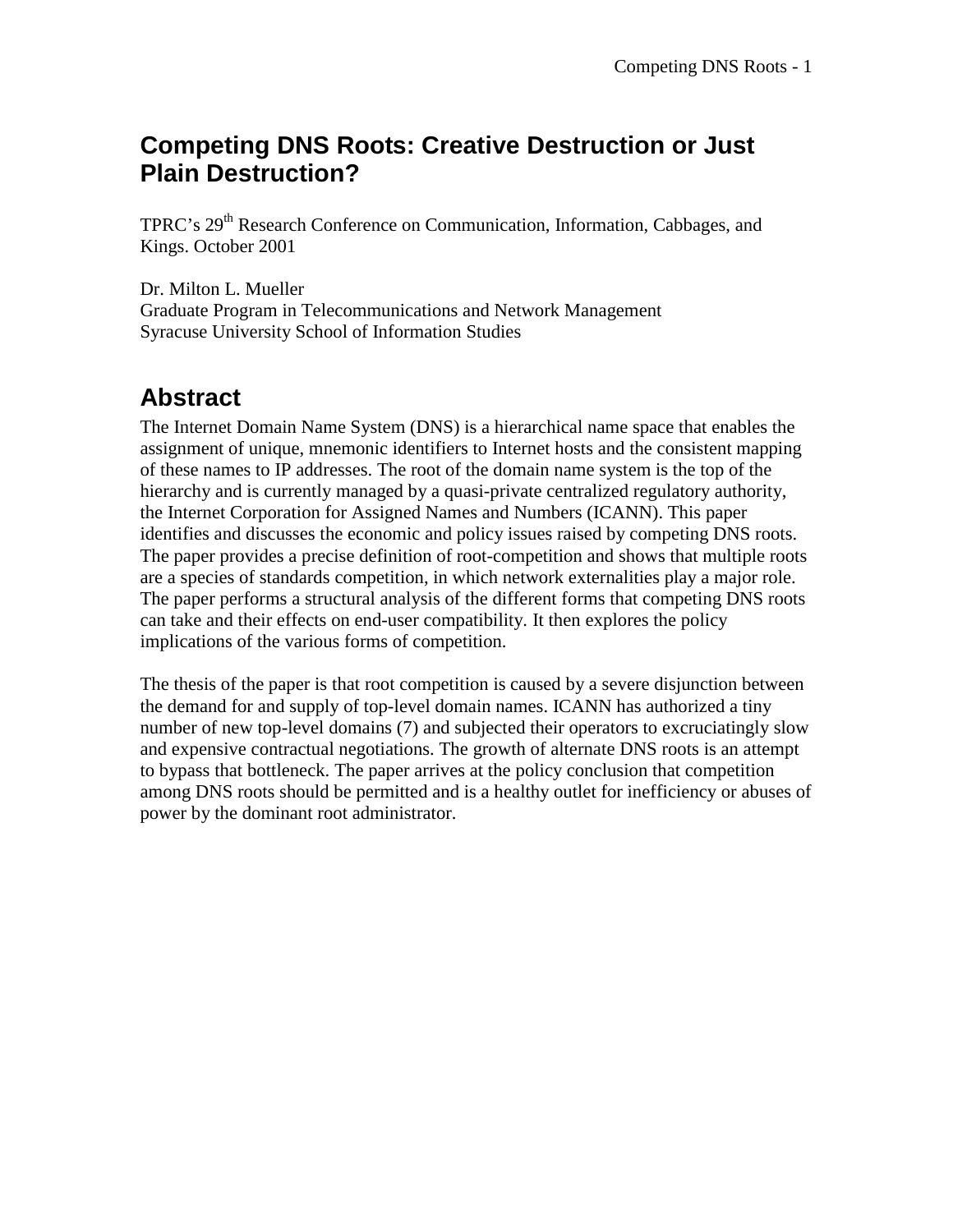## **1. Introduction and Overview**

Three years after the creation of the Internet Corporation for Assigned Names and Numbers (ICANN), management of the Domain Name System (DNS) continues to generate controversy. One of the most intense and significant policy controversies associated with ICANN is the problem of competing DNS roots. Within Internet circles, the problem of competing roots has taken on the characteristics of a religious war. Internet "Catholics," a collection of veteran techies acknowledging Vint Cerf as their Pope and the late Jon Postel as the Messiah, demand allegiance to The One True Universal Root. [IAB, 2000; Lynn, 2001] Internet Protestants, with elected ICANN Board member Karl Auerbach assuming the role of Luther, insist on the freedom to create alternate roots – but just as Luther's challenge led to the proliferation of hundreds of sects and denominations, so (some fear) will the proliferation of DNS roots fragment the Internet.

My goal in this paper is to identify and discuss the economic and policy issues raised by competing DNS roots. I begin with the observation that multiple roots are a species of standards competition, in which network externalities play a huge role. I then perform a structural analysis of the different forms competition among DNS roots can take, and analyze their compatibility effects and policy implications.

In the established domain name market, the value that can be added by competing DNS roots seems to be small relative to the compatibility and fragmentation risks.<sup>1</sup> So why are we getting competing DNS roots? The answer is clear: root competition is caused by ICANN's extremely restrictive and slow addition of new top-level domains to the domain name system. There are no technical constraints preventing the addition of thousands of new top-level names to the DNS root. There are many willing suppliers of new top-level domains, and many members of the public are willing to pay to register them. The ICANN regime, however, has deliberately maintained an extreme scarcity in the supply of top-level domain names. It has authorized a tiny number of new top-level domains (7) and subjected their operators to excruciatingly slow and expensive contractual negotiations. The growth of alternate DNS roots is an attempt to bypass that bottleneck.

More fundamentally, competing roots are about competing sources of authority over the Internet. The basic issue they raise is: Should the direction of the DNS market be driven by technology and the market, or by a quasi-governmental collective action via ICANN?

The policy conclusion I draw is that competition among DNS roots should be permitted and is a healthy outlet for inefficiency or abuses of power by the dominant root. Such competition does not threaten the universality of the Internet interconnection, because

<sup>&</sup>lt;sup>1</sup> The domain name registration market is valued at about US\$ 2 billion annually. For the ordinary business or nonprofit organization holding one or two domain names, the cost of the domain name (\$20-50 per year) is extremely small compared to the other costs associated with an Internet presence (servers, labor, ISP service, etc.).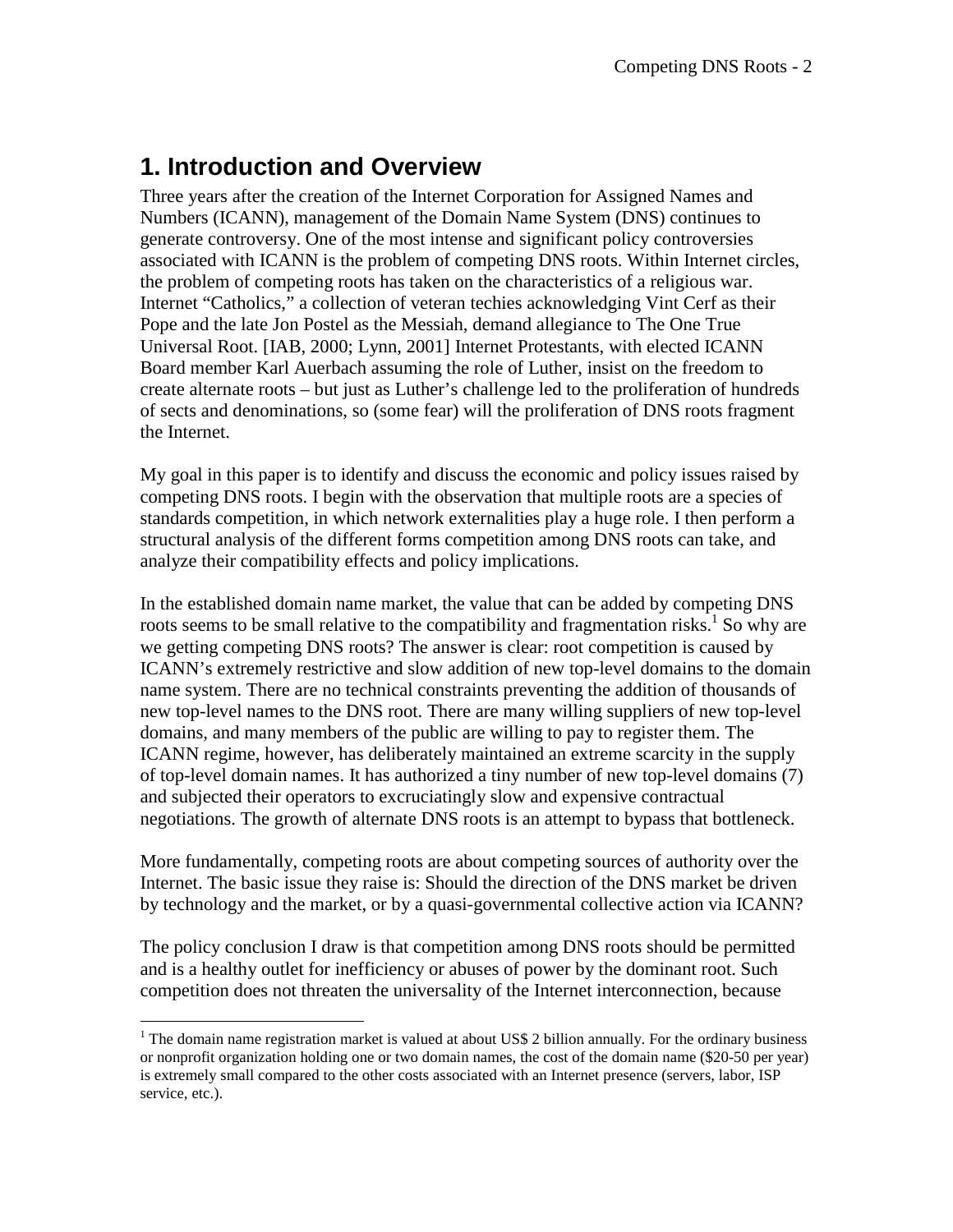both suppliers and end users have powerful economic incentives to remain compatible and connected with each other. Indeed, the deck is stacked so heavily in favor of an established root that if an alternate root achieves critical mass and threatens the dominance of the existing root, it can only happen because the existing root is doing something seriously wrong. ICANN itself claims to be based on an "Internet community consensus." If so, it has nothing to fear from competing roots, because – given the importance of network externalities in this market – a sustainable alternate root could only arise from a clear lack of consensus support for ICANN policies among a critical mass of suppliers and consumers.

A more difficult and complex issue to be faced is how much interconnection should be implemented between a dominant root and alternate systems. If ICANN continues to stifle the market for new top-level domains, this issue will have to be faced. In this paper, I sketch out some of the issues involved in interconnecting roots, but do not make any detailed or specific proposals.

# **2. The DNS Name space**

The DNS is a distributed database protocol that allows end users around the world to coordinate the assignment of unique names to computers. The protocol also coordinates the translation of those names into the numerical IP addresses that guide the movement of packets across the Internet.

The DNS name space is a hierarchy. (Figure 1) At the top of the hierarchy is an unnamed root. The root is defined by the contents of the *root zone file,* a list of top-level domain name assignments with pointers to primary and secondary name servers for each toplevel domain. Currently, the root server system consists of 13 name servers placed in various parts of the world. The server where the root zone file is first loaded is considered authoritative; the others merely copy its contents. The additional servers make the root zone file available more rapidly to spatially distributed users, and provide redundancy in case some root servers lose connectivity or crash.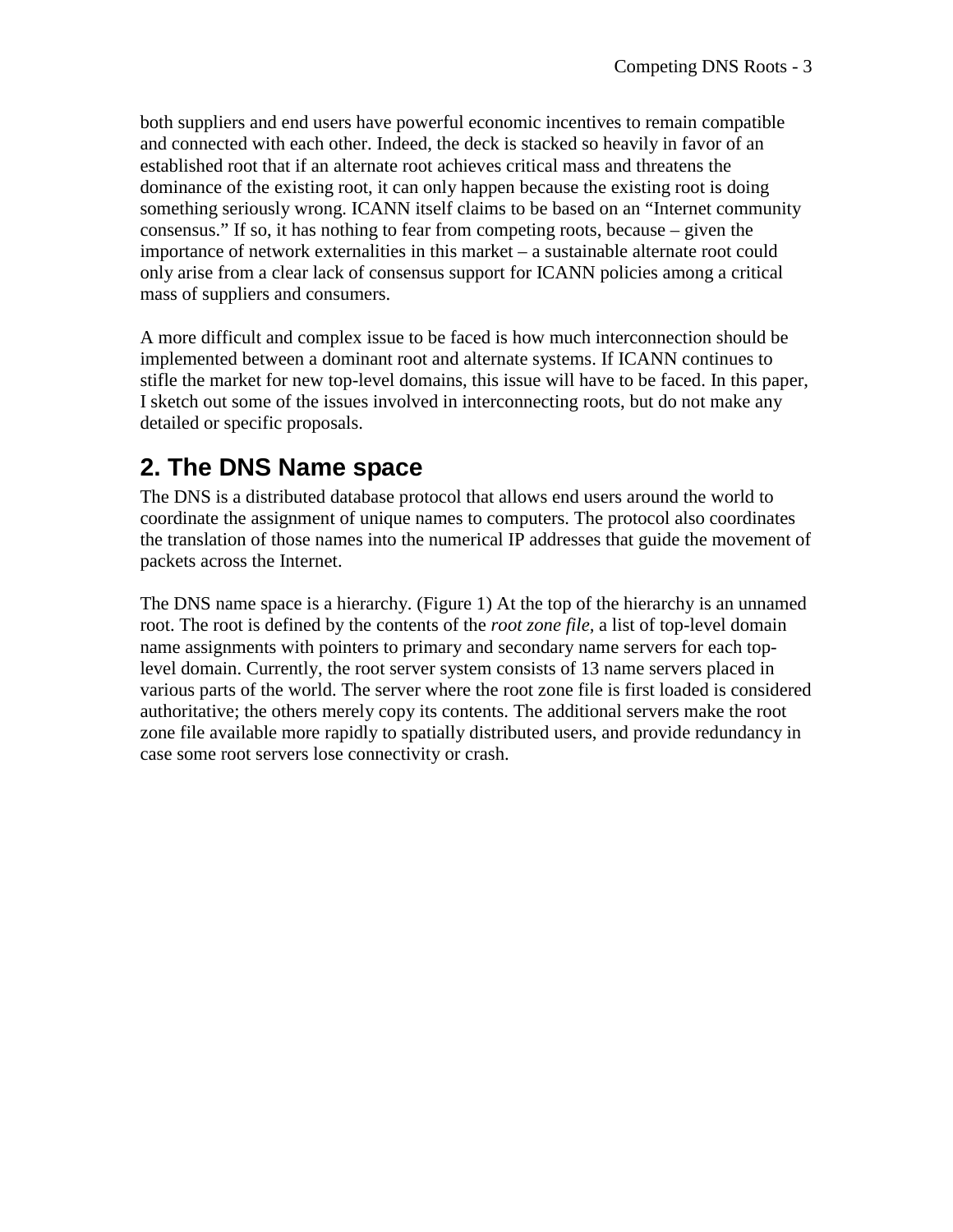

www.syr.edu

Technically, the most important thing about the DNS root is that it provides a single, and therefore globally consistent, starting point for the resolution of domain names. As long as all the world's name servers reference the same data about the contents of the root zone, the picture of the name resolution hierarchy in one part of the world will continue to match closely the picture in any other part of the world.

Aside from its technical significance, administration of the DNS root is important politically and economically. Whoever controls the root zone file also determines who is delegated authority over top-level domains. If top-level domain assignments are economically valuable, and many people believe that they are, then the decision about who gets one and who doesn't gives the assignment authority a great deal of leverage over applicants. Monopoly control of top-level domain name assignments can thus provide the power needed to regulate registry policies, second-level domain name assignments and other aspects of Internet use.

# **3. Competing Roots: Definition and Analysis**

Competition at the root level means competition for the *right to define the contents of the root zone file.* The root zone file is the list of recognized top-level domain (TLD) strings (such as COM, NET, ORG, DE, MX, etc.) with pointers to the IP addresses of the toplevel name servers capable of resolving names registered under that TLD. When implementing the DNS protocol, anyone with control over the configuration of a DNS client or name server has the ability to choose which root they query for resolution of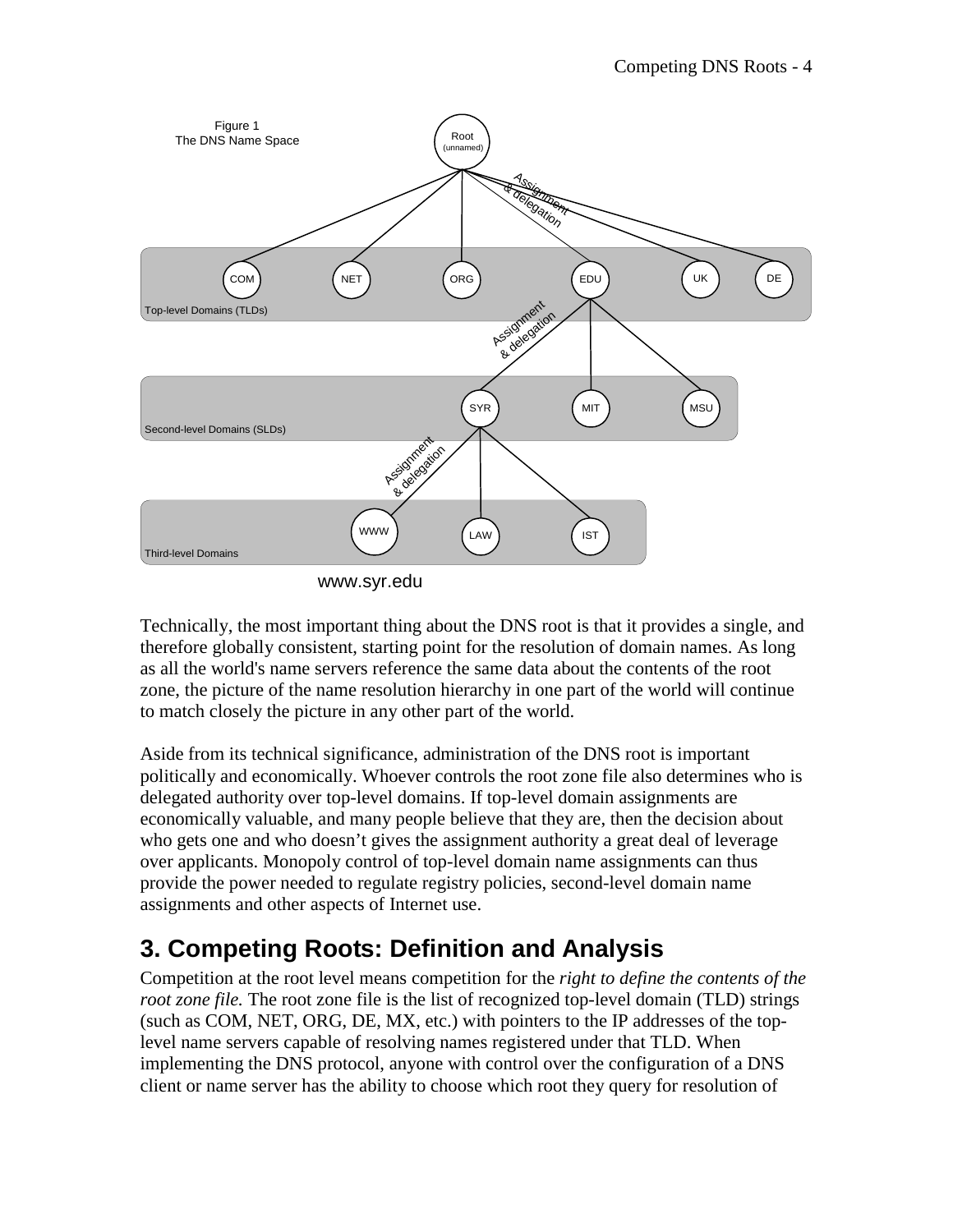domain names. $2$  Competition, therefore, means that organizations compete to persuade Internet service providers, domain name server operators, and end users to direct rootlevel DNS queries to them, so that *their* definition of the content of the root zone is recognized and accepted by the rest of the Internet.

Competing roots are a form of standards competition. In standards competition, user choices are affected by the value of compatibility with other users, not just by the technical and economic features of the product or service itself. This feature of demand is called the *network externality* in economic jargon. The value of a system or service to its users tends to increase as other users adopt the same system or service. A more precise definition characterizes them as demand-side economies of scope that arise from the creation of complementary relationships among the components of a system. (Economides, 1996) Network externalities can be realized in one of two basic ways: either all users converge on a single system, or gateway technologies can be developed that interconnect the separate systems or make them compatible.

There are many historical examples of competition based on compatibility, such as studies of competing railroad gauges (Friedlander, 1995), alternate electric power grid standards (Bunn and David, 1988), separate telegraph systems (Brock, 1981), noninterconnected telephone networks (Mueller 1997), and alternate broadcast standards (Farrell and Shapiro, 1992). All have shown that the need for compatibility among multiple users led to convergence on a single standard or network, or in interconnection arrangements among formerly separate systems. In some cases, political and economic factors can limit the scope of convergence (e.g., common broadcast standards were limited to world regions rather than becoming global in scope). Universal compatibility is not always necessary or desirable.

However, in the case of DNS the need for unique domain name assignments and universal resolution of names creates strong network externalities in the selection of a DNS root. If all ISPs and users rely on the same public name space – the same delegation hierarchy – it is likely that all name assignments will be unique, and one can be reasonably confident that one's domain name can be resolved by any name server in the world. Thus, a public name space is vastly more valuable as a tool for internetworking if all other users also rely on it, or coordinate with it. Network administrators thus have a strong tendency to converge on a single DNS root.

Alternate roots face a serious chicken and egg problem. The domain name registrations they sell have little value to an individual user unless many other users utilize the same root zone file information to resolve names. But no one has much of an incentive to point at an alternate root zone when they have so few users. As long as other people don't use the same root zone file, the names from an alternate root will be incompatible with other users' implementation of DNS. That is, other users will be unable to resolve the name, making communication using that name impossible.

<sup>&</sup>lt;sup>2</sup> In actual practice, default values are set in the implementation software, which for 90% of the world's computers is a software known as BIND.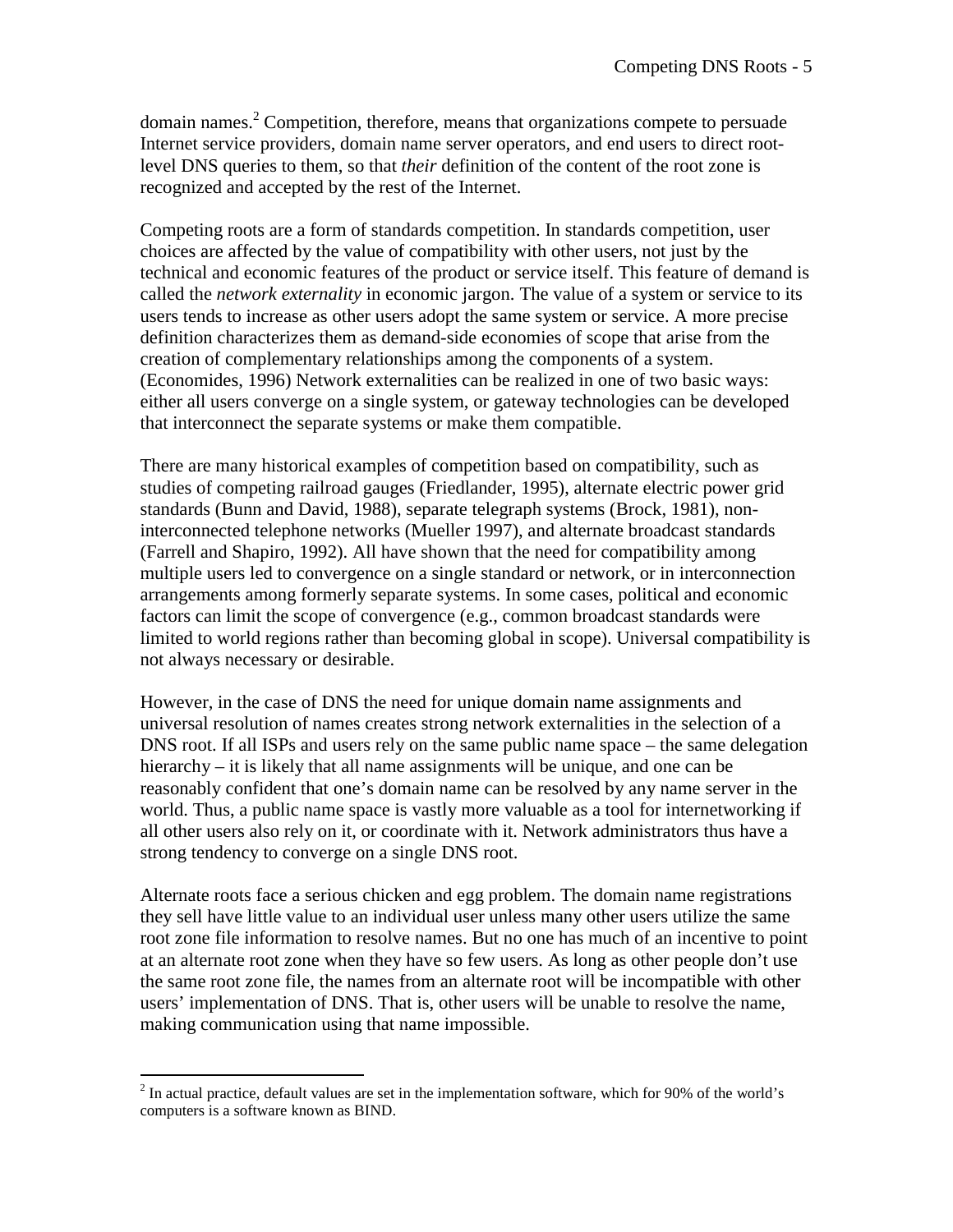Network externalities are really the *only* barrier to all-out competition over the right to define the root zone file. A root server system is just a name server at the top of the DNS hierarchy. There are hundreds of thousands of name servers being operated by various organizations on the Internet. In principle, any one of them could set up a public name space, assign top-level domain names to registries, and either resolve the names or point to other name servers that resolve them at lower levels of the hierarchy. The catch, however, is that names in an alternate space are not worth much unless a critical mass of name servers on the Internet recognize the alternate root and point their name servers at it.

A major Internet industry player could quickly overcome the critical mass problem. An America Online, a Microsoft, a major ISP such as MCI WorldCom, all possess the economic and technical clout to establish a viable alternate DNS root should they choose to do so. If the producers of Internet browsers, for example, pre-configured their resolvers to point to a new root with an alternate root zone file that included or was compatible with the legacy root zone, millions of users could be switched to an alternate root. It is also possible that a national government with a large population that communicated predominantly with itself could establish an alternate root zone file and require, either through persuasion or regulation, national ISPs to point at it. Indeed, the Peoples Republic of China is offering new top-level domains based on Chinese characters on an experimental basis. The whole transition to multilingual names is creating numerous opportunities for establishing alternate roots.

### **Compatibility Structures of Competing Roots**

The debate over competing roots can be further clarified by modeling various structures that competition might take and their impact on end user compatibility. If there are two DNS roots – say, the ICANN-Department of Commerce-managed root (Root I) and a competing root (Root C) – competition can take one of three forms [Auerbach, 2000]:

- Type 1: The zone files of Root-I and Root-C have identical contents due to mutual recognition and coordination.
- Type 2: Root-C has more top-level domains than does Root-I but for those TLDs in common, the contents of the root zone are identical.
- Type 3: Root-C and Root-I contain at least one, and possibly many more, conflicting assignments of top-level domains. In other words, each root administrator has assigned the same top-level character string, but to different organizations. The name servers operated by those organizations contain different zone file contents for the top-level domain in question; i.e., they resolve to different IP addresses.

In Type 1 competition, the identical content of the root zone file is achieved through coordination. That is, Root-I agrees to recognize and name serve top-level domains created by Root-C, and vice versa. Both roots agree to avoid making top-level assignments that conflict with TLDs in the other root. The economic effect is identical to an interconnection agreement in telecommunications. The method of coordination can be either social-institutional in nature (e.g., meetings and procedures for assigning names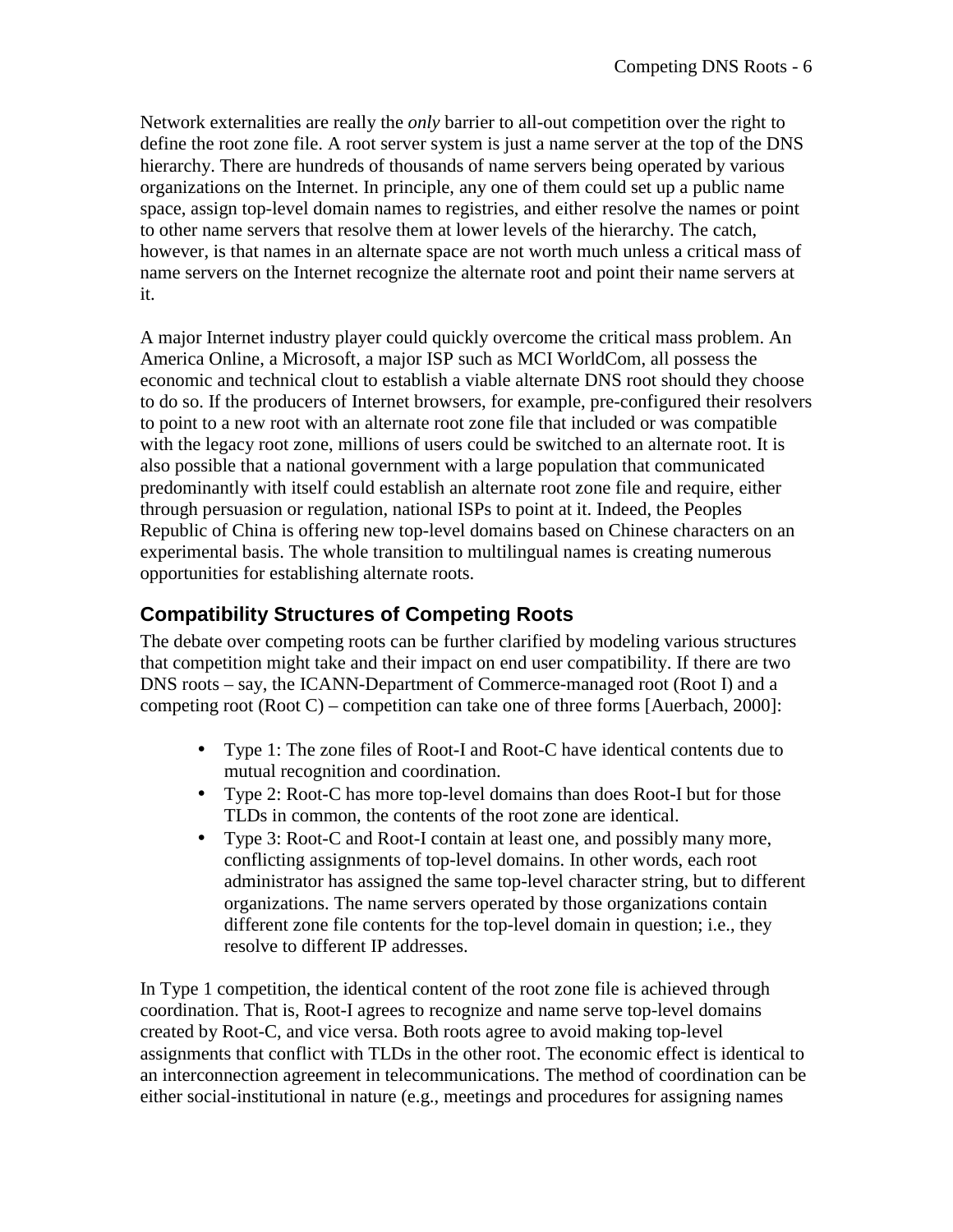and resolving conflicting claims) or technical (i.e., some kind of protocol that keeps assignments within the roots consistent, or adds information to inconsistent assignments to make them unique).

In Type 2 competition, the competing root adds capabilities (new TLDs) that do not exist in the other root. This is the form of competing roots that we are now experiencing. New.net, ORSC, and other alternate roots all carry the ICANN root zone and do not make assignments that conflict with it. They add new TLDs to the content of the ICANN root zone. This method of competition preserves universal compatibility in all the existing domains, and for all users of Root C, but creates incompatibility for users of Root I. Users of Root-I will *not* be able to resolve names that are unique to Root-C. For example, if Root C adds a top-level domain "*.new*" to its root, its own customers will be able to fully utilize domain names ending in *.new*, as well as all the Root-I top-level domains. But users of Root-I will not be able to resolve domain names ending in *.new*. The compatibility relationships look like this:

|  |  | Table 1: Type 2 Competition – Compatibility Relations |  |  |
|--|--|-------------------------------------------------------|--|--|
|--|--|-------------------------------------------------------|--|--|

|                       | Origin of domain name query                |                        |  |
|-----------------------|--------------------------------------------|------------------------|--|
| Origin of domain name |                                            |                        |  |
|                       | <i>assignment</i>   <b>Users of Root-I</b> | <b>Users of Root-C</b> |  |
|                       | <b>Root-I</b> Compatible                   | Compatible             |  |
|                       | <b>Root-C</b> Incompatible                 | Compatible             |  |

In Type 3 competition (Table 2), the root zones are uncoordinated. No user of either root can be sure that they have a unique domain name. Users have a high risk of experiencing incompatibility when they interact with each other (unless of course they all converge on the same root). There are very powerful economic incentives limiting the possibility of such a scenario. Over the medium and long terms, it is difficult to understand why customers would continue to buy, or how suppliers could sustain a business selling, domain names that did not work a significant amount of time, and were perpetually at risk of being incompatible with a significant portion of the Internet. Both ISPs and their customers have very strong incentives to maximize compatibility, and could be expected to converge on a common root or to coordinate the alternate roots.

|                       | Origin of domain name query |                        |  |
|-----------------------|-----------------------------|------------------------|--|
| Origin of domain name |                             |                        |  |
| assignment            | <b>Users of Root-I</b>      | <b>Users of Root-C</b> |  |
|                       | <b>Root-I</b> Compatible    | Incompatible           |  |
|                       | <b>Root-C</b> Incompatible  | Compatible             |  |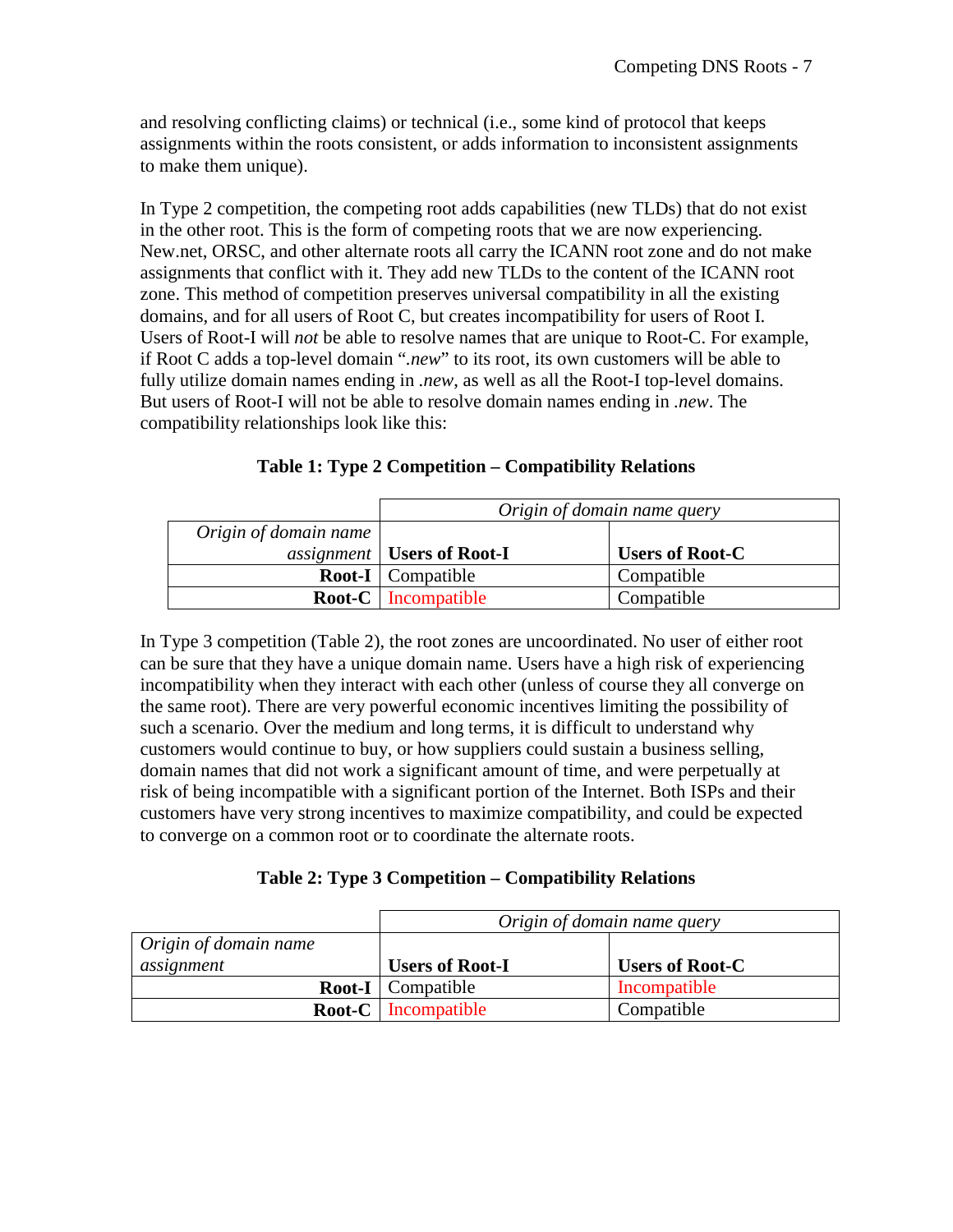#### **Policy Issues**

The three types of root competition enumerated above are useful categories for analyzing the policy issues regarding competing DNS roots.

While Type 1 (interconnection or mutual recognition) might be optimal from the standpoint of the market participants' ability to realize the benefits of network effects, it would severely undermine ICANN's ability to impose public policy and regulation upon the domain name system. In effect, an interconnection agreement with an alternate root would give providers a way to operate new top-level domains without going through ICANN's centralized contracting process. This would in turn provide end users with a choice of policies – if they did not like ICANN's domain name dispute resolution policy, for example, registering a domain name in the alternate root system might provide a way to avoid it. In order to be able to impose policy obligations on DNS providers and users, ICANN must maintain the exclusivity of its root. Whether ICANN's capacity to enforce policy is something worth preserving of course depends on one's opinion of ICANN and its policies. It may well be that both ICANN and the public would be well served by some competition that gave Internet users a choice of policies. But ICANN itself has no incentive to interconnect with an alternate root until and unless its number of users becomes too large to ignore.

Even if ICANN was inclined to recognize the existence of an alternate root, it would still have to establish some thresholds and recognition criteria. It is easy to establish an alternate root with new TLDs if one needn't worry about having real customers. Moreover, indiscriminate recognition of any alternate root that came along would simply encourage new alternate roots to stake indiscriminate claims on top-level domain strings. Some kind of criteria for distinguishing between "real" and "unreal" or "serious" and "silly" alternate roots would have to be established.

A policy white paper put forward by New.net proposes a general solution to this problem. [New.net, 2001, p. 4-5] It analogizes the addition of new TLDs to the root to the decision by local cable television operators to add programming channels to their menu of offerings. A new TLD would seek to gain support among ISPs and users in a similar way. As an alternative to ICANN's highly political and slow TLD-licensing process, New.net proposes that ICANN encourage private companies to develop top-level domains in the market and set some minimal technical standards and a "minimum number of domain names being used by disparate users." When those thresholds are met the TLD is added to the public root. One problem with this approach is that it would not easily allow for the creation of TLDs oriented toward private companies that wanted to internalize their DNS service (e.g., a *.aol* or a *.ford*), or TLDs that served relatively small communities of users (e.g., there are less than 100 registrants in *.int*)

Some analysts have argued that competing roots have the potential to "seriously disrupt the Internet" because of the dissemination of inconsistent data throughout the DNS [Lynn, 2001; Crispin, 2001]. That argument, however, applies *only* to Type 3 competition; i.e., when there is no coordination among the separate roots' name assignments whatsoever and numerous conflicting TLD assignments exist. Type 2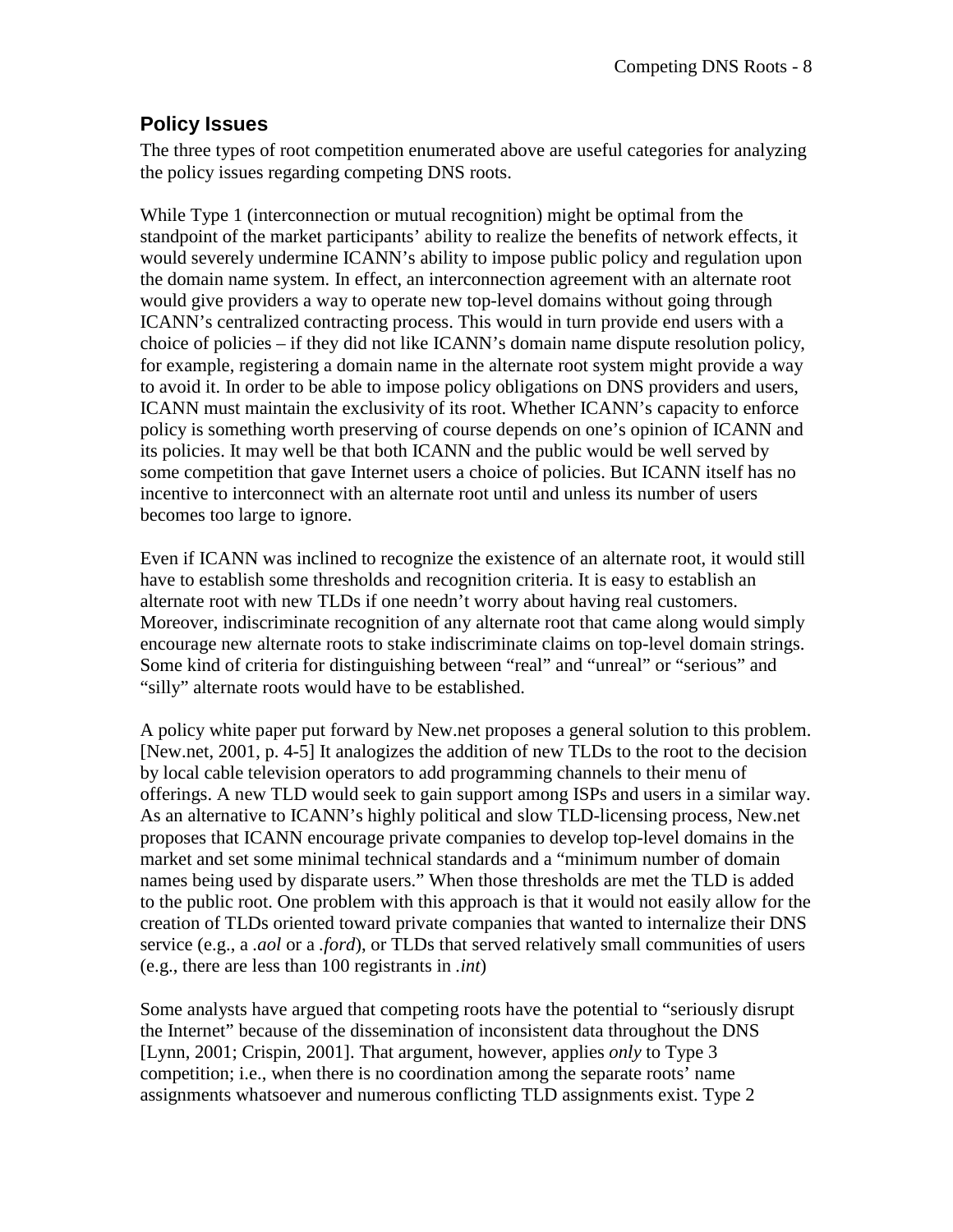competition does not create such problems, because it retains the consistency of all assignments under TLDs in Root-I, and simply adds new, non-conflicting TLDs to the Root-C zone file. The deliberately deceptive equation of Type 3 and Type 2 competition is one of the more egregious rhetorical tactics used in the DNS wars.

The real policy issue in Type 2 competition comes when the dominant root wants to add new TLDs. At that point it must decide whether or not to assign top-level domains that collide with (i.e., duplicate) those already assigned by the alternate root. For example, if ICANN ever decides to add new top-level domains, it will find that the *.hola* string is already in use by many customers of New.net. If ICANN avoids assigning *.hola* to any registry licensed through its own process for that reason, it is tacitly recognizing New.net, a kind of halfway house toward a Type 1 situation. Of course, avoidance of conflicting assignments is not the same as mutual recognition and coordination – the alternate root's TLDs still would not be listed in the ICANN root zone files. But conflict-avoidance would constrain ICANN's choices of TLD strings, and make it easier for the competing root to survive.

On the other hand, if ICANN assigns TLDs already in public use by another root, it is initiating Type 3 competition. The effect is to create bilateral incompatibilities in the market for domain names. Because of the powerful network externalities, end user reaction to those incompatibilities would in most cases tip the market toward one of the competing roots (in this case, probably the dominant one). For example, if ICANN chose to assign *.hola* to someone other than New.net, it could transform all holders of New.net's *.hola* names into "orphans" and render worthless their prior investments in the names.<sup>3</sup> Such an exercise of market power by the dominant root  $(ICANN)$  raises a serious competition policy issue. If it was not illegal for New.net to enter the market in the first place, should it be legal for ICANN to use its dominance of the DNS root-server system to put them out of business? In this scenario, it is important to note that it would be ICANN, rather than New.net, that initiated the incompatibility.

One suggestion for resolving such conflicts is that a right of first use be recognized, similar to the establishment of rights over trademarks. Here again, workable criteria and thresholds must be established.

One option that does not seem feasible is to make alternative roots illegal. Any attempt to require all users to point to an "authoritative" root raises a number of serious policy problems. First, it violates a foundational principle of the Internet, which is that the Internet is a collection of private networks that choose to interconnect (or not) with each other. Second, such "authority" to be effective would have to be global and legally enforceable, which means that it would have to come from an international agreement among governments. Furthermore, any attempt to designate and make mandatory an authoritative root would risk freezing Internet naming technology in its tracks. It would not be easy or unambiguous to define what "pointing to the authoritative root" means in legal terms; such a definition would have to careful not to outlaw technologies that might

 $3$  (By the same token, if New.net were well-established enough and had lots of functional registrations under *.hola*, it is possible that the ICANN delegee could fail to attract customers because of the conflict.)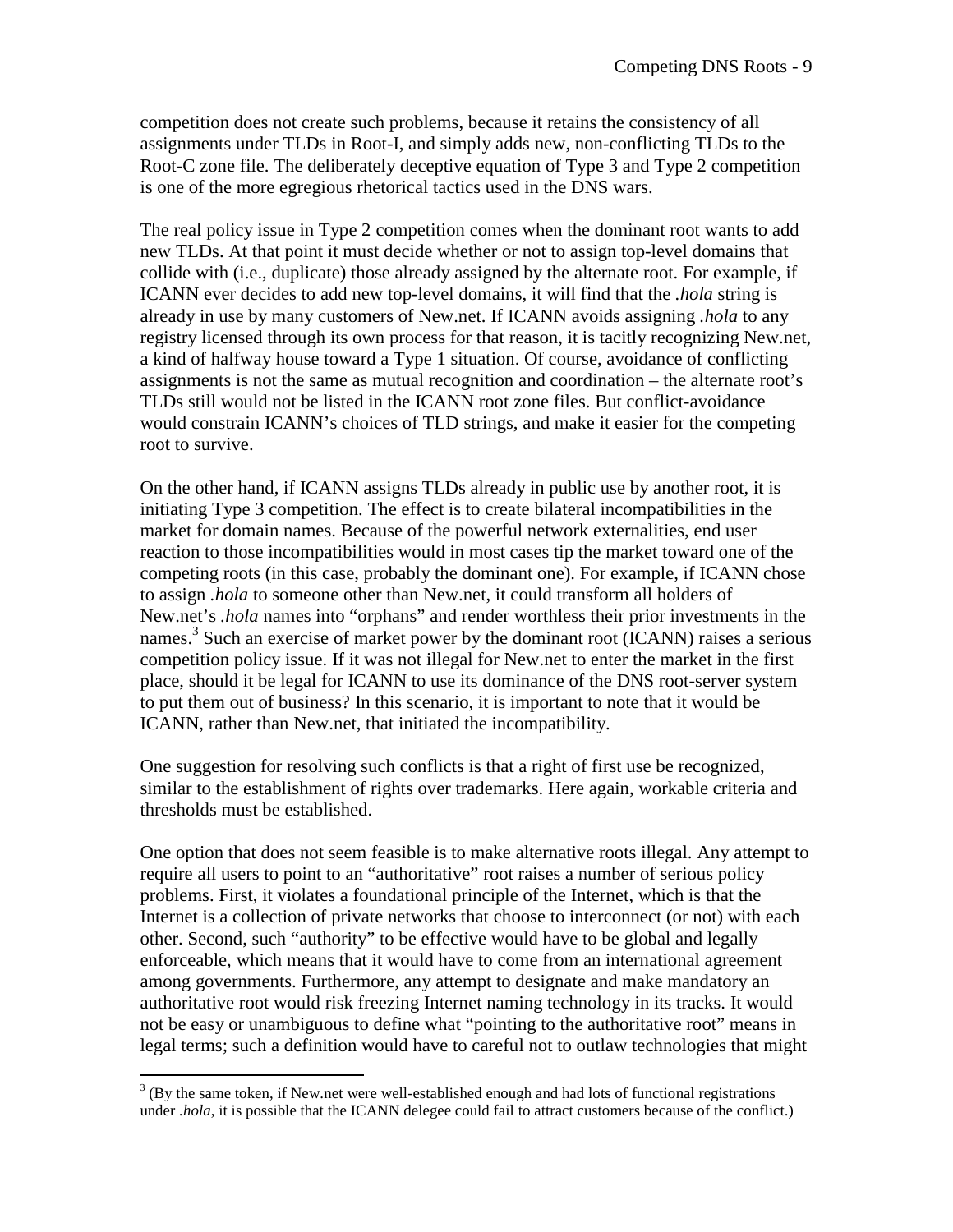enhance the DNS, such as content distribution networks, keyword systems, or private name spaces. Nor would it be wise to attempt to prohibit efforts to bypass DNS altogether with a radical new naming or addressing technology.

## **4. The Internet Architecture Board on Competing Roots**

The Internet Architecture Board (IAB) describes itself as a "technical advisory group" of the Internet Society. It is a largely self-selected committee of 13 people, 6 of whom are nominated by a committee drawn from the Internet Engineering Task Force (these nominations must be approved by the Internet Society Board of Trustees), and another 6 basically recruited and selected by existing IAB members. The Chair of the IETF is an ex-officio member the IAB. Its meetings are also attended by the ICANN employee who performs the so-called Internet Assigned Numbers Authority (IANA) function. Because of their roots in the old DARPA-funded Internet technical community, IAB has very close ties to ICANN.

RFC 2826, The Internet Architecture Board's "Technical Comment on the Unique DNS Root," [IAB, 2000] is often cited in the policy debates over alternate roots as if it were the last word on the subject. According to RFC 2826, the DNS protocol was designed with the assumption that there would be only one authoritative root zone file. The statement goes on to describe some of the compatibility problems that might occur if computers attempting to resolve domain names are confused about the contents of the root zone file. The fundamental conclusion of RFC 2826 is this:

…a degree of cooperation and agreed technical rules are required in order to guarantee the uniqueness of names. In the DNS, these rules are established independently for each part of the naming hierarchy, and the root domain is no exception. Thus, there must be a generally agreed single set of rules for [assigning the top-level domain names listed in] the root.

The statement is useful as a description of one of the original design parameters of the DNS. But RFC 2826 provides no guidance as to how to resolve the policy issues posed by the existence of competing or multiple roots.

#### **Alternate Roots Exist**

The IAB statement was first issued in 1999 and became an "official" RFC in 2000. The document emerged from the heated policy controversies surrounding the early days of ICANN. While labeled a "technical comment," the document is most commonly cited in policy debates concerning competing roots, and tends to be used by ICANN and IETF as a technical "proof" that certain policies regarding the DNS root are undesirable.

In straining to clothe policy conclusions in the garb of technical expertise, however, the statement sacrifices precision. It states "it is not technically feasible for there to be more than one root in the public DNS." It is a rather strange claim. There *are* different root server systems in operation. These alternate root systems use the same DNS protocol and the same software implementation (BIND) as the ICANN root servers. Most, if not all, of them are capable of resolving all names under the IANA-delegated top-level domains. So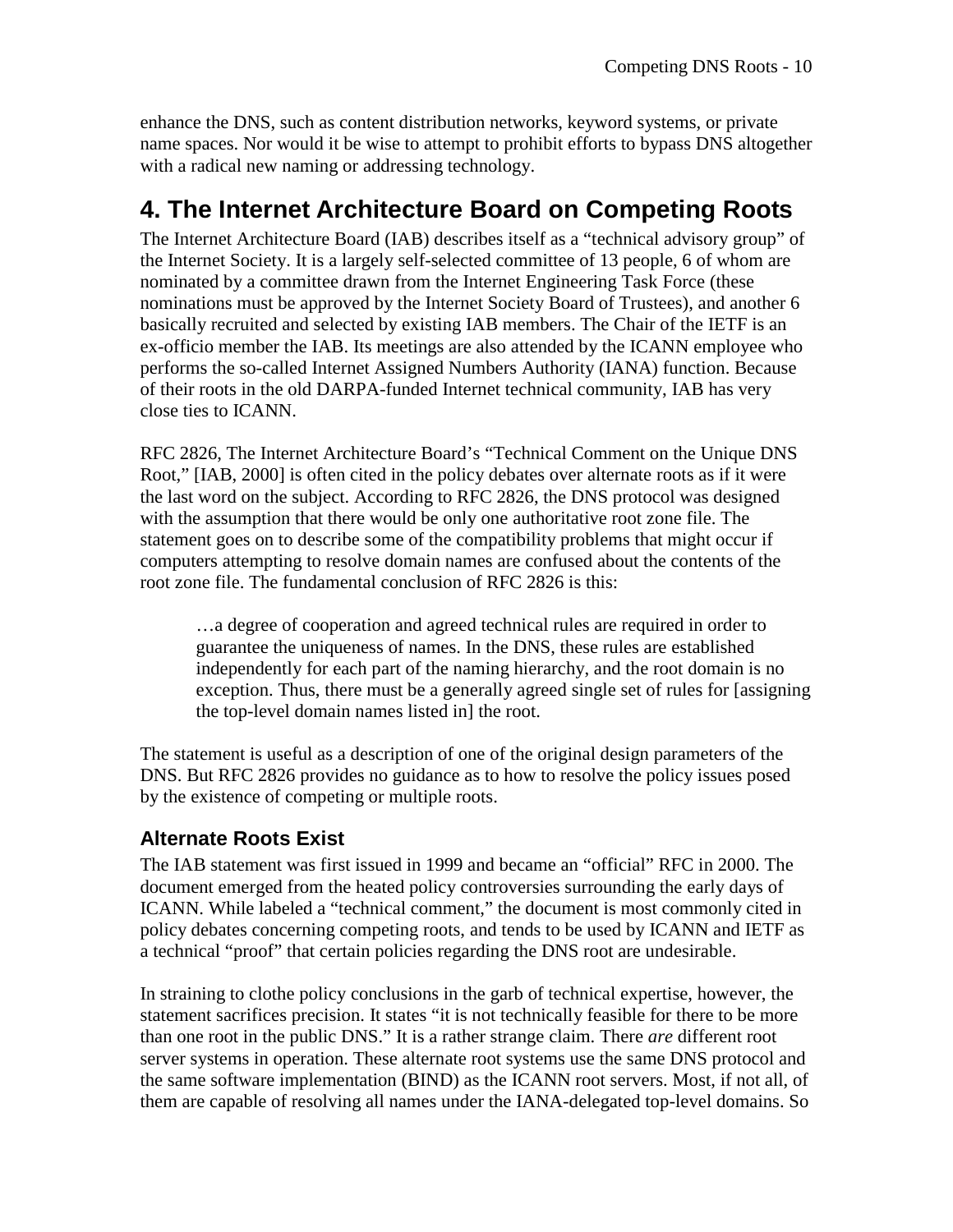it cannot be argued that they are not an implementation of the Domain Name System protocol. Nor it is technically correct to say that they are "private" rather than "public" name spaces. All of the alternate root systems are open to any ISP or end user who wishes to point resolvers or name servers in their direction.

Even if alternate roots did not exist now, nothing in the DNS protocol prevents a subset of the world's Internet service providers or end users from redirecting their name servers to some place other than the ICANN-administered root, if they wished to do so, at any time. The technical specifications for the DNS protocol do not say who administers the root, or name the IP addresses of root servers. Taken literally, the IAB statement is wrong: it *is* possible to have "more than one root in the public DNS." Indeed, it would be just as accurate for the technical comment to note that "nothing in the original design of DNS prevents the world's name server operators from disagreeing about who is or should be the authoritative root."

All the IAB is really capable of saying is that multiple roots may lead to compatibility problems in resolving names, as described under Type 2) and 3) competition above. But whether the value added by competing roots is worth the price of that incompatibility is a policy and economics question, not a technical issue.

More fundamentally, RFC 2826 provides no guidance as to how to respond to the compatibility problems posed by alternate roots once they exist. Should competing roots interconnect with each other? Should an incumbent root recognize the TLD assignments made by alternate roots and avoid adding new TLDs that conflict with them? Or should it maintain exclusivity and actively conflict with a competing root in order to drive it out of business? These are the real policy issues posed by root competition, and the IAB statement simply does not deal with them. Indeed, in many ways RFC 2826's insistence on the singularity of the root has become an obstacle to rational discussion of the problem.

#### **RFC 2826 and DNS Policy**

RFC 2826 confuses three distinct questions: 1) the factual issue of whether multiple roots *can possibly exist*; 2) the normative questions whether alternate roots *should exist;* i.e., whether the *risks and costs of incompatibility are less desirable than the value created*; and 3) the practical question of *what is the appropriate policy response to alternate roots*, once they do exist and a normative determination has been made.

If one believes that alternate roots *should not* exist, one must come up with concrete, feasible, and legal proposals to preserve the singularity of the root, and one must deal with a variety of socio-economic tradeoffs. One does not, for example, contribute much to crime control policy by repeatedly asserting that "crime is bad" or that "crime should not exist." An effective crime prevention policy must recognize the existence of crime and identify specific measures to reduce or eliminate it. Those measures must balance the goal of crime prevention against other social values, such as privacy, individual rights, and budget constraints.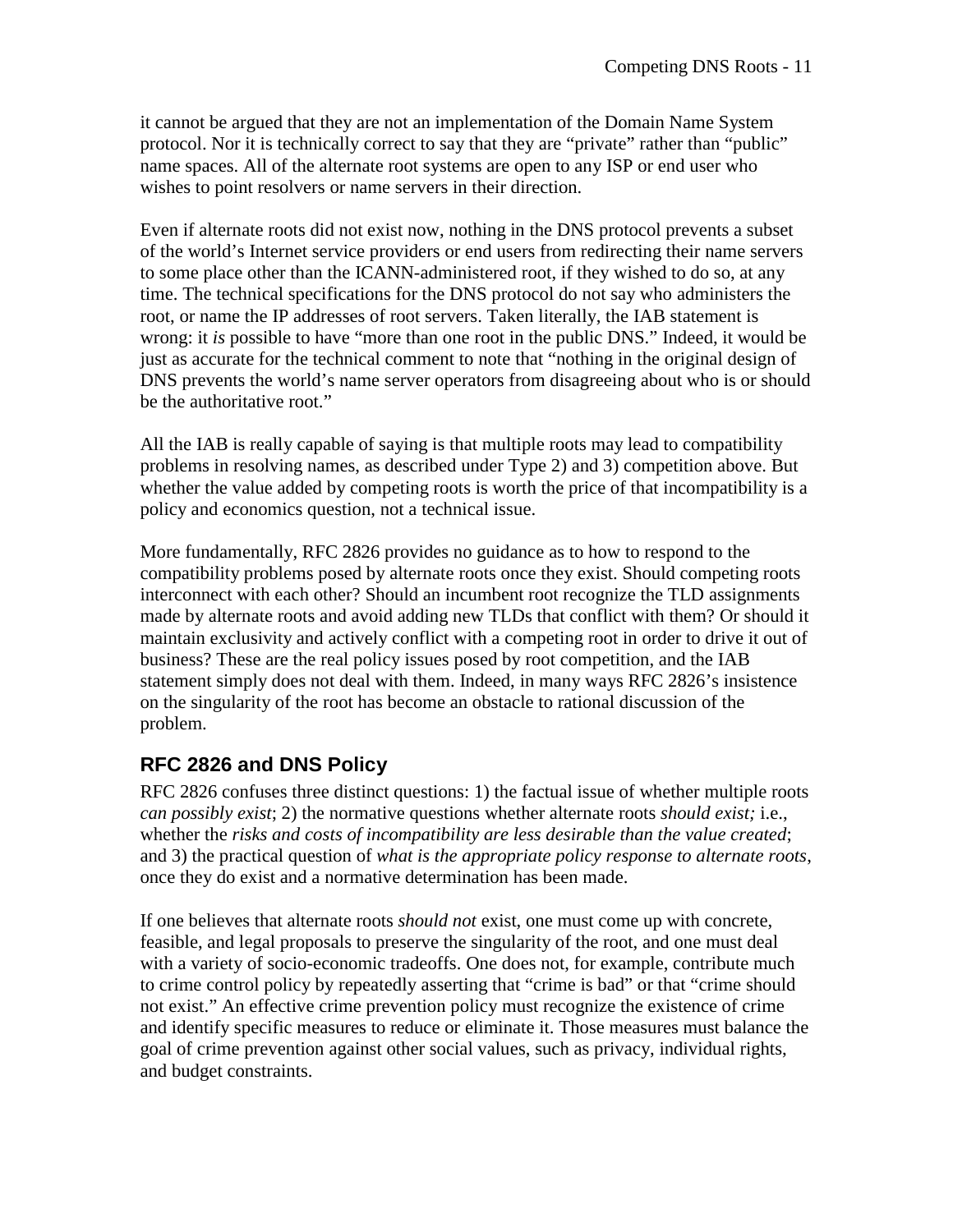Assuming one accepts the basic premise of RFC 2826 that the root should be coordinated, and one accepts the fact that alternate roots can and do exist, one can identify several different policy options that might be advanced to achieve coordination:

- ICANN could agree to coordinate its top-level domain assignments with those of alternate roots, by adding their TLDs to its root zone (i.e., move to Type 1 competition)
- The ICANN root could ignore alternate roots, but avoid assigning TLDs that conflicted with TLDs in alternate roots
- ICANN could assume that the alternate roots have no right to exist and assign TLDs that conflicted with TLDs in alternate roots in an attempt to drive them out of existence
- The backers of ICANN could seek legislation to ban alternate roots, or redefine the DNS protocols in ways that rendered any alternate root incompatible with the ICANN root.
- ICANN could set thresholds that determined when a TLD from another root would be entered into its own root, or fix some other algorithm determining its relationship with them.

RFC 2826 provides no guidance as to which of these options is best. Nor should it; the IAB's expertise is in protocols and Internet architecture, not public policy.

In sum, RFC 2826's statement that "there must be a generally agreed single set of rules for the root" is merely the starting point for policy discussion. The assertion is both uncontroversial and not dispositive of the policy options available. Advocates of a "single authoritative root" need to face the reality that portions of the Internet community can and are defecting from or supplementing the ICANN root. Asserting that a particular root server system "should be" authoritative and singular does not make it so. One can agree on the need for coordination at the root level without necessarily agreeing that ICANN is the sole or proper source of those rules. Nor does the general need for a single set of rules eliminate the legitimacy and benefit of debate over what those rules should be.

# **5. What Sustains Alternate Roots?**

The Internet technical community tends to view competing or alternative roots as a form of heresy. Those who advocate it are dismissed as anarchic troublemakers who want to undermine order for its own sake, or as confused people who don't understand DNS technology.

There is a simpler and more accurate explanation for the existence of alternate roots. Alternate roots arise primarily for economic reasons. They reflect a serious disequilibrium between the demand for new top-level domain names and the willingness of the root administrator to supply them. That conclusion is supported by an analysis of the historical origin and recent growth of alternate root efforts, and from the specific form that root-competition has taken.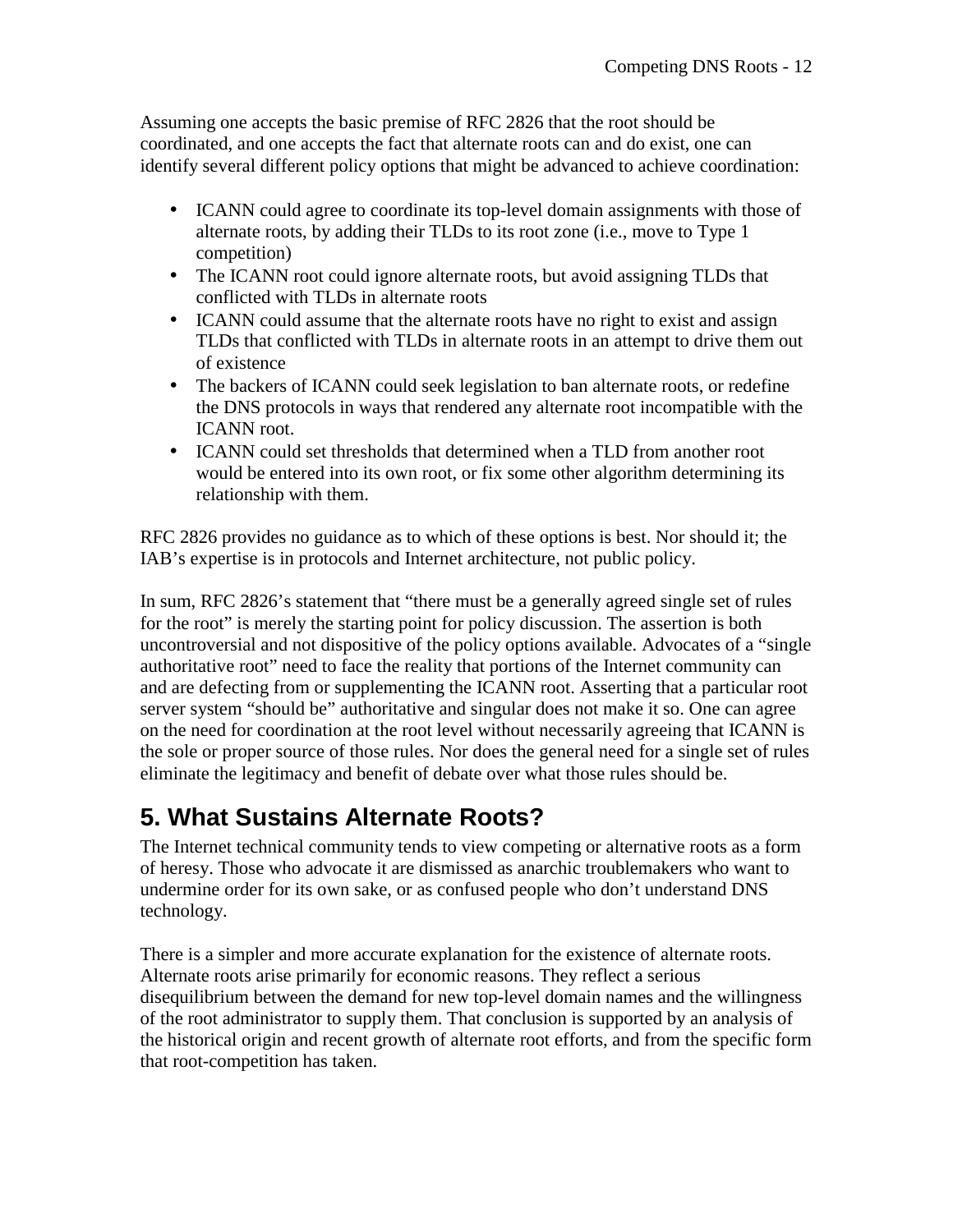#### **The Rise and Fall and Rise of Alt.Roots**

The first organized effort to form an alternate DNS root emerged in 1996. This occurred shortly after Network Solutions, Inc. (NSI) began charging \$50 per year for domain name registrations. It quickly became clear that in the environment of explosive growth created by the rise of the World Wide Web, domain name registration in generic top-level domains could be a lucrative business.

The Internet community, still organized informally around US Government-funded education and research networking initiatives, tried to coordinate efforts to create many new top-level domains in late 1995. There was widespread agreement that competition with Network Solutions was necessary and desirable. These efforts, loosely presided over by the late Jon Postel, produced an Internet draft proposing to create hundreds of new top-level domains. [Postel, 1996]. In anticipation of the award of new TLDs, some entrepreneurs, such as Eugene Kashpureff, Karl Denniger, Chris Ambler and Simon Higgs, began to operate "experimental" registries in 1996. Based on first occupation and use, they asserted exclusive claims on particular TLD strings, such as *.biz*, *.web*. or *.news*. Rancorous differences emerged, however, between these entrepreneurs and the traditional DARPA and NSF-funded Internet engineers led by Postel. The disagreements centered on the payment of fees for TLDs and the legitimacy of the decision making process. Other interests, notably the ITU and the trademark interests, also began to question the legitimacy of Postel's plan. Impatient with the delays and confusion surrounding the introduction of new TLDs, the entrepreneurs began to operate what they called "alternate roots" and to explicitly and publicly challenge the need for a single, authoritative root run by Postel. In 1997 another entrepreneur, Paul Garrin, set up an alternate name space with hundreds of generic top-level names (known as Name.Space) to promote the concept of non-exclusive generic TLDs. In this, the first round of root competition, the motivation for root-competition was the public's interest in registering names under more descriptive TLDs, and the inability of the Internet community to respond in a timely fashion to that market demand.

The alternate roots failed to achieve critical mass, however. The inherent handicap created by network effects, their lack of financing and sound business practices, and their inability to work together – symbolized most dramatically by the breakup of the eDNS coalition – led to their marginalization. The creation of ICANN from mid-1997 to the end of 1998 diverted attention from alternate roots even more, as those who wanted to operate or use new TLDs hoped that either the US Government's NTIA or the new private governance entity would formally authorize them. By the middle of the year 2000, only an estimated 0.3% of the world's name servers pointed to alternate roots. (Baptista, 2000)

However, ICANN's efforts to create new top-level domains took a long time. ICANN did not solicit bids for new TLDs until August of 2000, nearly two years after its creation. It required bidders for new TLDs to provide a \$50,000 non-refundable fee to finance its evaluation and implementation. (Ironically, Postel's controversial 1996 proposal would have charged only \$10,000 to *successful* registry applicants, yet led to the protests that sparked the first alternate root movement. ICANN was proposing to make organizations pay five times as much just to be *considered*.) Despite the slow pace and the costly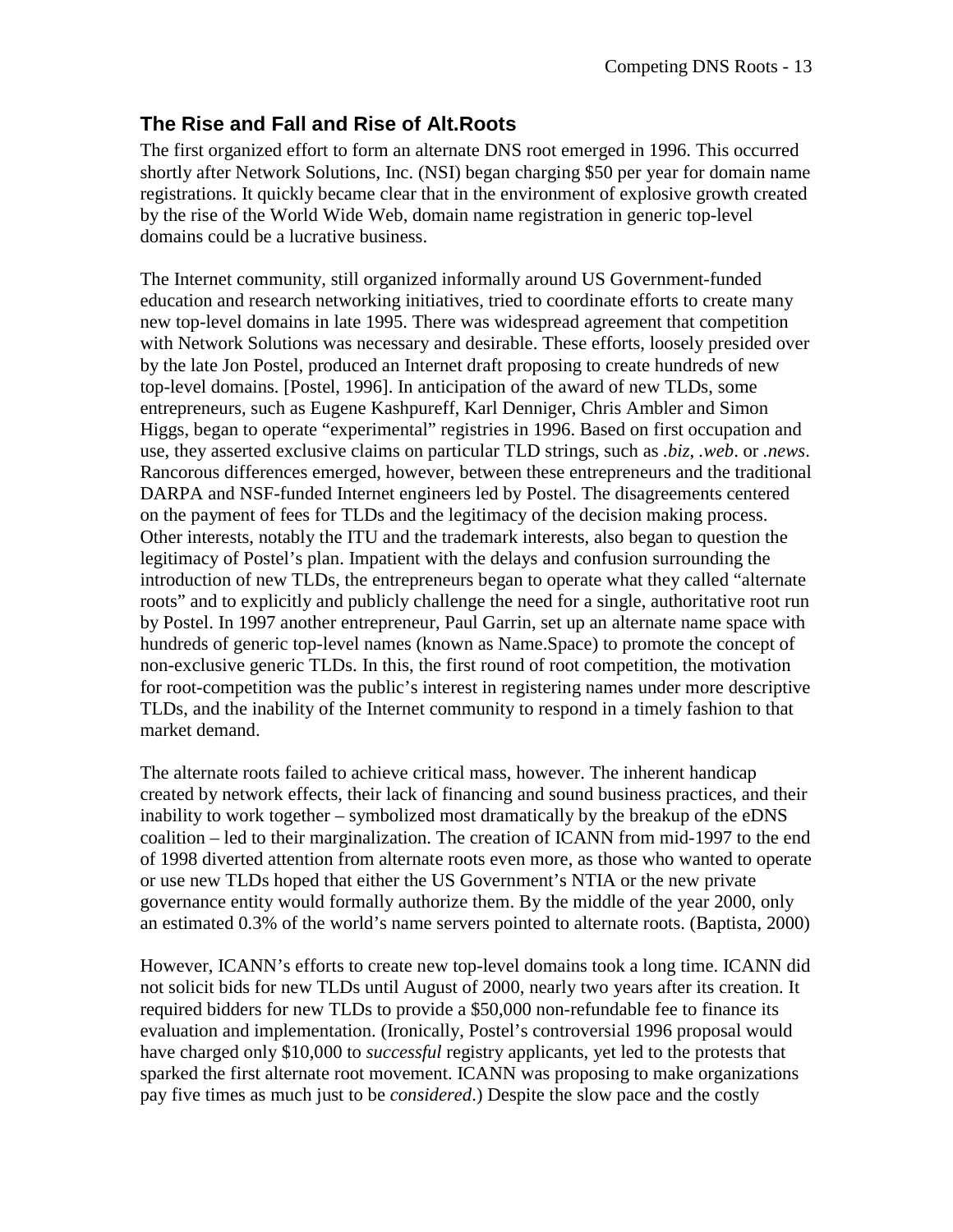application process, ICANN received applications from 43 different organizations seeking nearly 300 top-level names. Some of the bidders were operators of alternate roots, including Ambler's *.web* registry, and Paul Garrin's Name.space.

In November 2000, ICANN finally authorized only seven new top-level domains. Only three of the new ones (*.biz*, *.info*, and *.name*) were targeted at larger commercial markets. The rest were sponsored or restricted domains targeted at specific communities, such as museums, cooperatives, and the airline industry. The successful bidders, moreover, were almost all closely tied to ICANN or the Internet Society. Network Solutions, which already controlled .*com*, .*org* and *.net*, and Register.com, the second-largest registrar after Network Solutions, formed a consortium called Afilias with several other registrars to successfully bid for .*info*. Register.com also received the TLD .*pro*. CORE, a group of registrars that played a major political role in supporting and creating ICANN, received the contract for operating the .*museum* TLD and was also a member of the Afilias group. Thus, not only was the number of new TLDs small, but the awards went to a very limited group of market participants, to the exclusion of many viable new entrants.

An important and interesting aspect of ICANN's new TLD decision involved its relationship to some of the remaining alternate root operators. The Afilias consortium's first choice for a TLD was *.web*. At the November meeting, Board member Vinton Cerf opposed awarding *.web* to the Afilias consortium, explicitly acknowledging Image Online Design's prior claim and use of the *.web* TLD in an alternate root. Cerf's motion was opposed by Board member Hans Kraijenbrink, who explicitly acknowledged the conflict and asserted that ICANN ought not to recognize any claims to TLDs that emerged from outside of its own process. In a tense and close vote, Cerf and the ICANN Board "liberals" prevailed over the conservatives. Afilias was awarded *.info* instead of *.web*, and IOD was encouraged to wait for the second round. $4$  On the other hand, one of the other successful bidders, a joint venture between Melbourne IT and NeuStar, applied to operate the *.biz* top-level domain. Biz was one of the original top-level domains operated by alternate root leader Karl Denninger in 1996. Denninger abandoned the TLD in 1998, but in the Spring of 2000, well before ICANN's call for bids, a businesswoman named Leah Gallegos took over the .biz domain and began operating it from within an alternate root system. [Gallegos, 2001] Unlike the .*web* case, Gallegos's prior claim was not recognized by ICANN, and .*biz* was awarded to the NeuStar/Melbourne IT joint venture.

ICANN's long-awaited decision on new TLDs, then, had three key features from a policy and economic standpoint. First, it introduced a very small group of TLDs, despite the existence of viable applications for many more; second, it limited the choice awards to a small group of businesses that were already privileged players in ICANN's process; third, it sent out mixed signals about the relationship between the ICANN root and competing roots. In the .*web* decision, it avoided conflict with an alternate root; in the .*biz* decision, it did not.

<sup>&</sup>lt;sup>4</sup> These conversations are recorded and available for public viewing on the Harvard Berkman Center's web site. (http://cyber.law.harvard.edu/scripts/rammaker.asp?s=cyber&dir=icann&file=icann-111600&start=6- 16-00)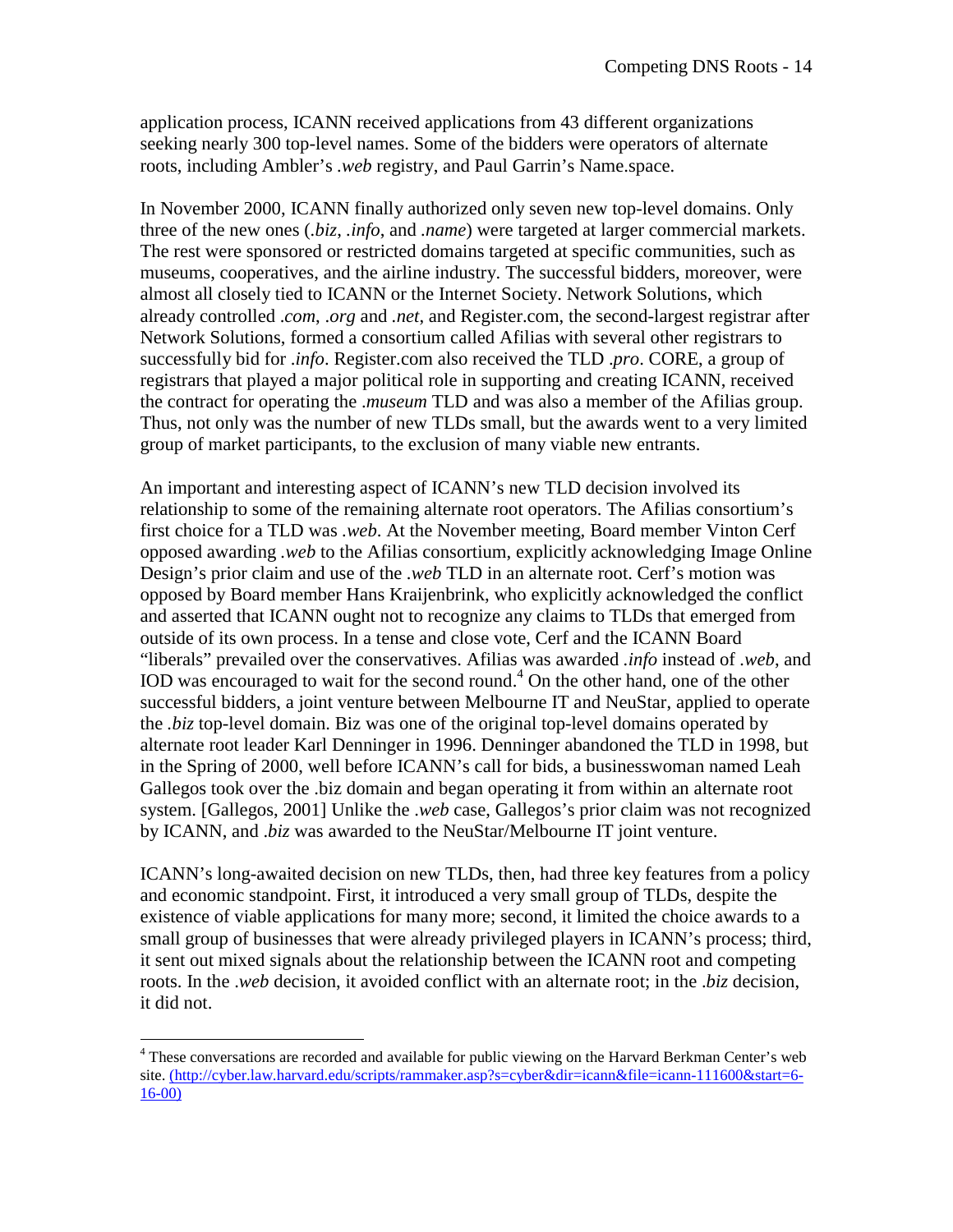Predictably, the artificial scarcity maintained by ICANN's TLD awards reinvigorated the alternate root movement. In the Spring of 2001 New.net, a company backed by substantial amount of venture capital, created 20 new top-level domains. The entrepreneurs behind New.net were unsuccessful bidders in the first round of ICANN's new top-level domain process. New.net's challenge was joined by the *.kids* registry, another unsuccessful bidder in the first round. End users could use or see the New.net domains by installing a software plug-in to their browsers. New.net also formed alliances with mid-sized Internet service providers to support the new domains by operating an alternate root. New.net does seem to be coordinating with the Open Root Server Confederation (ORSC), but not with the Name.space alternate root system (which was incompatible with ORSC).

This paper is being presented almost exactly a year since ICANN's decision to authorize the 7 new top-level domains. Only two of them are operational now, and those two only began to accept "sunrise" or "landrush" registrations in late August. The other new TLD delegees are bogged down in difficult contractual negotiations with ICANN, and complain frequently of ICANN's efforts to "micromanage" their affairs. Moreover, ICANN treated the rollout of new TLDs as an "experiment" that would be carefully studied and set no schedule for adding new top-level domains.

In contrast, New.net has aggressively expanded the name space, adding many new names to its first batch of 20, including names in foreign languages. It is clear that to the extent there is a viable market for new top-level domain names, New.net is responding to it more quickly and efficiently than the ICANN process, despite the tremendous handicap of not being visible in the ICANN root. [New.net Policy Document, 2001].

In short, the rise and fall of alternate root activity tracks very closely the efforts of the established root to add new top-level domains. When the process of adding new TLDs to the incumbent root is stymied or in disarray, alternate roots grow. When there appears to be hope that the process will accept new TLDs, alternate roots wither.

The relationship is clinched by the following facts:

- Alternate root competition has invariably taken the form of Type 2 competition. That is, competitors have attempted to add new TLDs to the set supported by ICANN. None of them have made assignments that conflict with ICANN TLDs. It is apparent, therefore, that the primary motive of these efforts is to find a way to add TLDs to the available set.
- Prior to the creation of ICANN, Name. Space repeatedly petitioned the US Government to enter its TLDs into the incumbent DNS root. Likewise, key backers of the alternate root movement were strong supporters of the US Government's Green Paper, which advocated rapid addition of 5 new TLDs into the established root, obviously in the hopes that they would be selected for that privilege.
- The major advocates and implementers of alternate roots New.net, Image Online Design's .web registry, and Name.Space – all applied for TLDs via the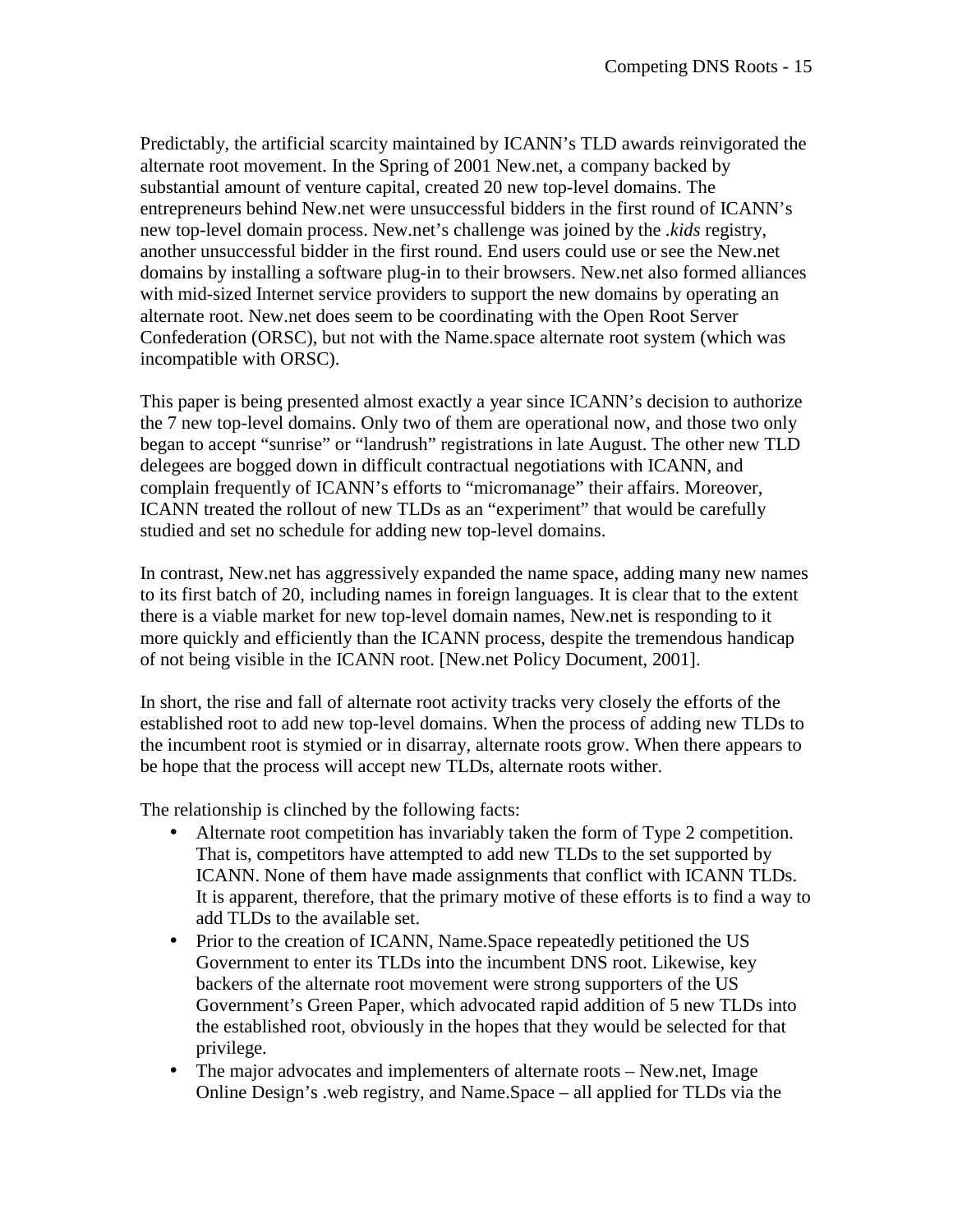ICANN process (and all were rebuffed). That is, all of them would strongly prefer to be visible in the ICANN root rather than attempting to establish an alternate root.

Evidence suggests very strongl that competition in the root zone is fueled primarily by restrictions in the supply of new TLDs.

## **Conclusion**

Why then does ICANN insist on maintaining artificial scarcity? The reason is rooted in the political constraints imposed on ICANN. As a corporatist "industry self-regulatory" body, ICANN represents a coalition of the Internet technical community, the intellectual property interests, incumbent registries, and a few major telecommunication and ecommerce firms. Few of these groups have anything to gain from adding new tlds; many have a direct economic or political interest in preventing it. More fundamentally, tight regulation of access to the root provides the leverage for the imposition of regulatory policy on the domain name industry. If ICANN were truly a "technical coordinator," as claimed by Ira Magaziner and the US Department of Commerce when it was created, it would passively accept and coordinate applications for new TLDs rather than actively restricting access and regulating their services and characteristics. Such a "thin ICANN" would be unable to impose on the DNS industry the kinds of trademark and market structure regulations that certain interests want. Nor would it provide the established technical hierarchy – the Jesuits of the Internet-Catholic faction – the degree of power over the Internet's technical evolution that they desire.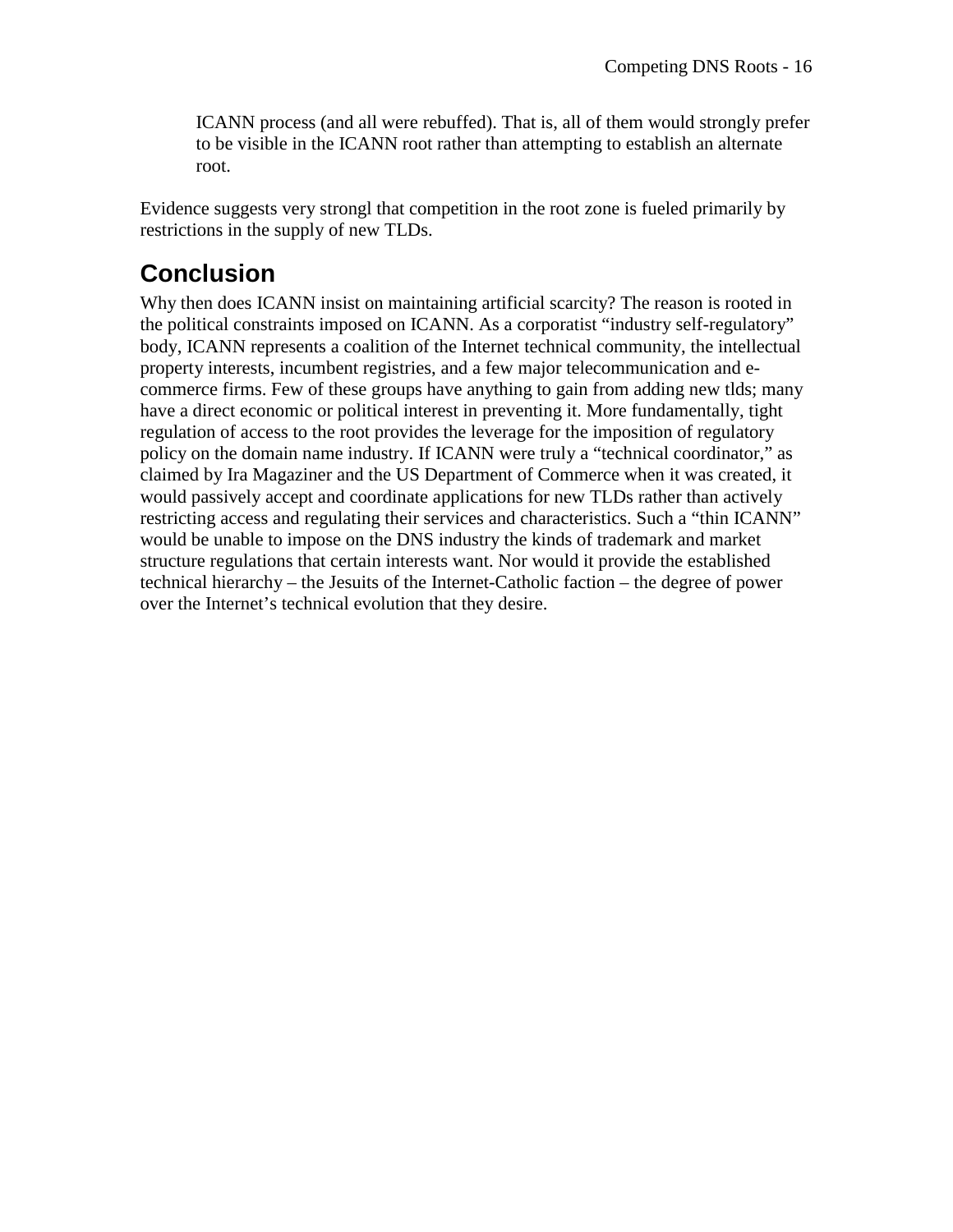## **Appendix: Time Line of ICANN's encounter with competing root policy**

#### **November 2000**

The ICANN Board authorizes 7 new TLDs. At that meeting, Board member Vinton Cerf opposes awarding the TLD string *.web* to the Afilias consortium, explicitly acknowledging Image Online Design's prior claim and use of the *.web* TLD in an alternate root. *Biz* assignment is made to Neulevel/Melbourne IT joint venture, despite prior claim of a small alternate root operator.

#### **February 2001**

At US Congressional hearings, ICANN is grilled about its new TLD process. Vint Cerf defends the small number and apparently arbitrary selection process by claiming that the new TLDs were part of a "proof of concept" designed to test the feasibility of various types of new domains and admits that many viable proposals were not selected. Leah Gallegos, proprietor of the *.biz* top-level domain in the alternate root systems, testifies that she is being driven out of business by ICANN.

#### **March 2001**

New.net, a company formed by a losing applicant in ICANN's new TLD lottery, along with another losing applicant, .*kids*, announce the creation of 20 new top-level domains supported by both a browser plug-in and an alternate root.

### **April 2001**

The DNSO General Assembly Chair calls for discussions of TLD name collisions, referring specifically to the *.biz* decision. The General Assembly also forms an email discussion list devoted to the topic of alternate roots.

#### **May 9 2001**

The Names Council of the DNSO forms a Task Force on Multiple Roots and begins to assemble a "briefing paper" on the issues for discussion in Stockholm. Council is split on whether to form an open working group to take up the issue, or to avoid the issue.

#### **May 28 2001**

ICANN CEO Stuart Lynn posts a "discussion draft" announcing that ICANN supports a "single, authoritative root." The document attacks the legitimacy and "insular" motives of the promoters of alternate roots.

#### **May 2001**

For a brief period the US Federal Trade Commission posts a document on its web site warning consumers against "unauthorized top-level domains." The document is rumored to have been put there in response to pressure from the US Commerce Department and ICANN. A short time later, due to rumored lobbying pressure from New.net and Image Online Design, that language is removed from the document.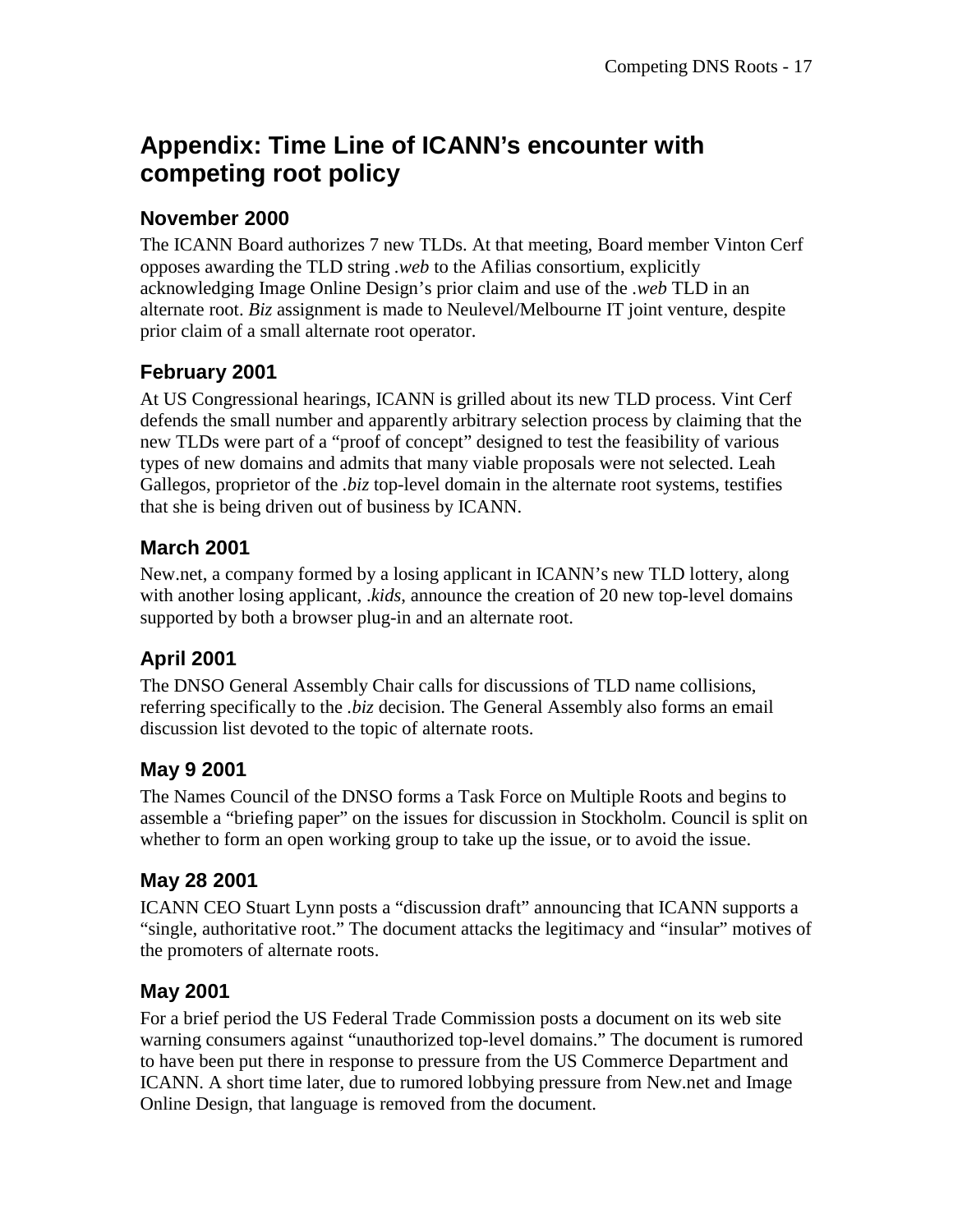#### **June 3, 2001**

At the Stockholm meeting, the DNSO Names Council votes 12-9 against forming a working group on the problem of multiple roots and instead requests "consultation" from the PSO and ASO. A few moments later it rescinds that vote and votes that "alternate roots are outside the scope of the DNSO."

#### **June 4, 2001**

At the Stockholm meeting an open discussion of the Lynn draft is held before the Board. Supporters of the draft dominate the forum. At the meetings of the DNSO Business and ISP constituencies, New.net representatives receive harsh criticism.

#### **July 9, 2001**

A slightly revised Discussion draft is issued by ICANN as an official policy, "Internet Coordination Policy #3." The policy was never formally debated or approved by either the DNSO or the ICANN Board. ICANN President Lynn justifies this by asserting that the document "reaffirms existing policy" rather than creating a new one.

#### **August 2001**

Law professors and ICANNWatch editors Michael Froomkin and Jonathan Weinberg file a reconsideration request for ICP-3, arguing that ICP-3 bypassed DNSO's allegedly bottom-up policy processes. ICP-3's conclusions, they argue, "are not, even arguably, settled policy, 'developed through previous ICANN processes or received by ICANN at its creation.' Rather, they are new policies, announced in this document."